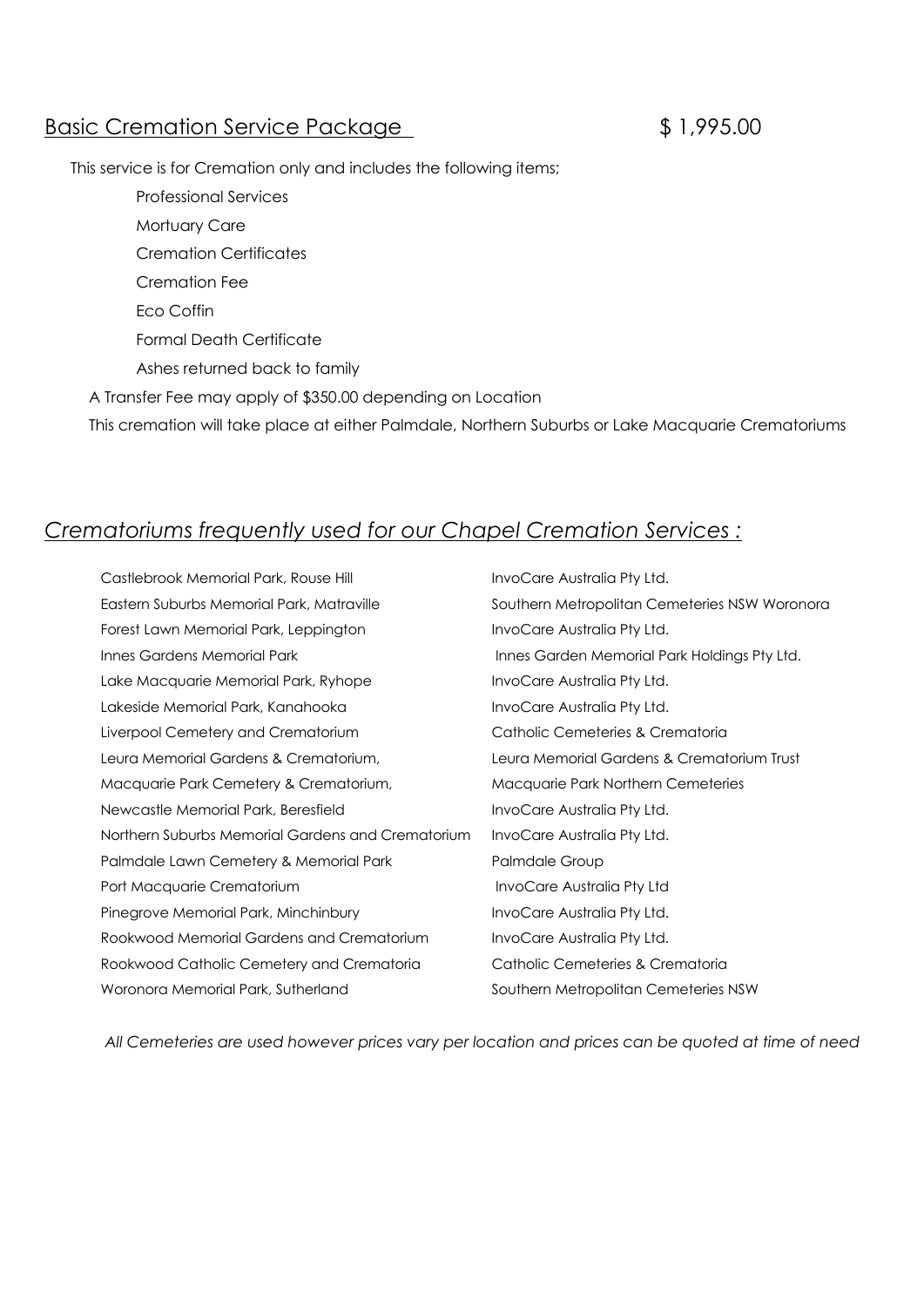# Funeral Directors Professional Fees

| This fee includes all arrangements and administration for the service including<br>Attendants and office staff and Hearse for the Service |                                |              |
|-------------------------------------------------------------------------------------------------------------------------------------------|--------------------------------|--------------|
| <b>Direct Cremation</b>                                                                                                                   |                                | \$<br>615.00 |
| Single Location Chapel Service at crematorium or Graveside                                                                                |                                | \$2,750.00   |
| Dual Location (i.e church followed cemetery)                                                                                              |                                | \$3,400.00   |
| <b>Transfer Fees</b> (all services)                                                                                                       |                                |              |
| Transfer from place of passing to our registered Mortuary                                                                                 |                                |              |
| Within the Sydney Metropolitan, Newcastle & Central Coast regions                                                                         |                                | 350.00<br>£. |
| 24 hours/ Days per week                                                                                                                   |                                |              |
| All other locations to be priced as per request                                                                                           |                                |              |
| <b>Mortuary Care</b>                                                                                                                      |                                |              |
| All Standard Mortuary Care:                                                                                                               |                                |              |
| Dressing of your loved one                                                                                                                |                                | \$450.00     |
| Holding within our registered mortuary                                                                                                    |                                | \$475.00     |
| Cooling Plate                                                                                                                             |                                | n/a          |
| Coffins                                                                                                                                   |                                |              |
| Direct Cremation Eco Coffin                                                                                                               |                                | \$<br>200.00 |
| Standard Coffin Range Cremation or Burial Service                                                                                         | Range \$750.00 - \$2,750.00    |              |
| Deluxe Coffin Range Including Casket Range                                                                                                | Ranges \$2,750.00 - \$8,500.00 |              |
|                                                                                                                                           |                                |              |

# Cremation & Crematorium Fees

| Direct Cremation - Palmdale Crematorium                             | \$855.00   |
|---------------------------------------------------------------------|------------|
| Cremation Service held at Crematorium (Cremation Fee + Chapel Hire) | \$1,390.00 |
| - Based on Palmdale Crematorium                                     |            |
| Additional Chapel Fee if required (per additional 30mins)           | \$535.00   |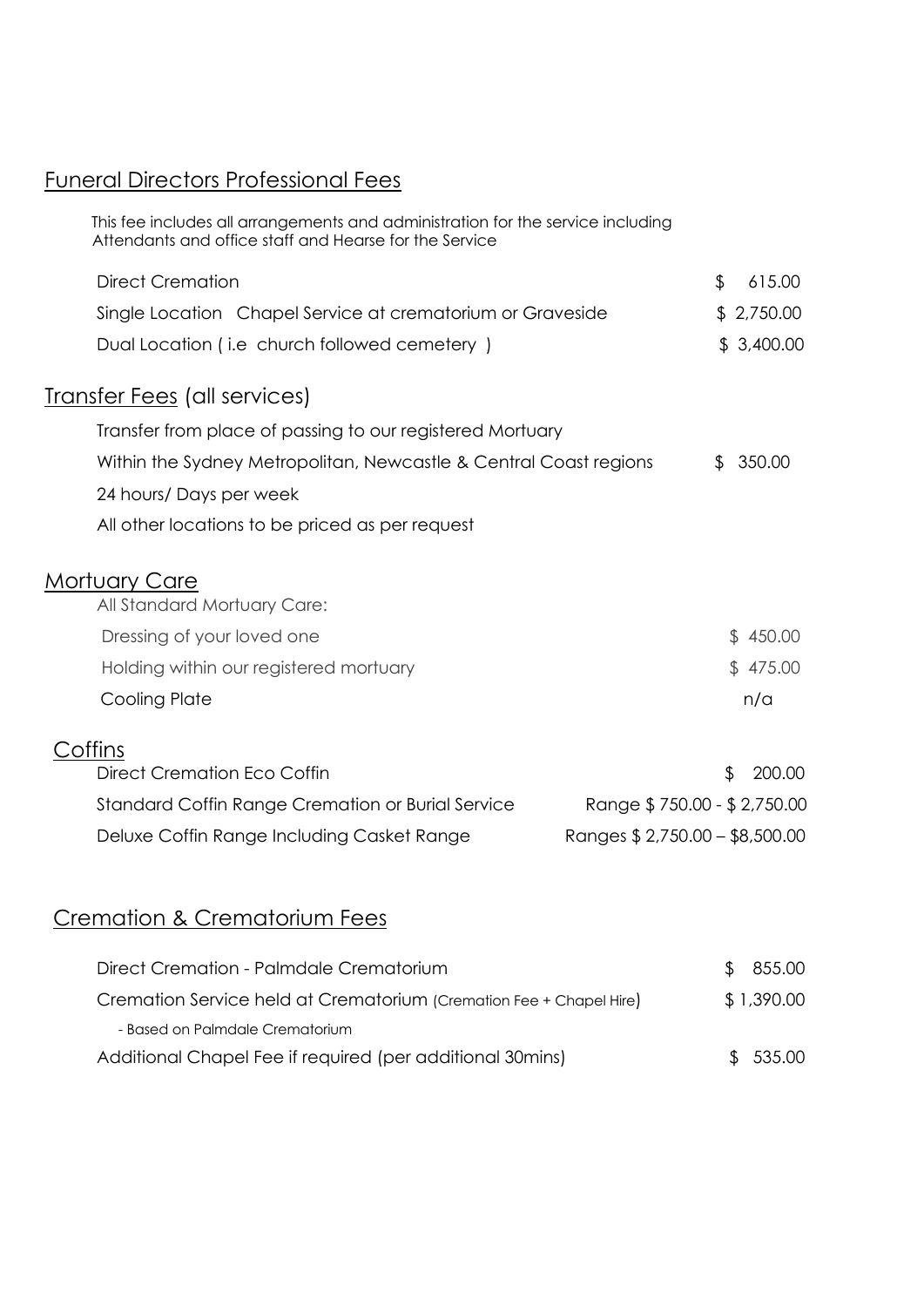### Cemetery Fees

 *All Fees are based on Point Clare Cemetery, Point Clare. Prices for other Cemeteries will be priced on enquiry*

| Purchase of Plot      | \$3,070.00 |
|-----------------------|------------|
| Opening & Closing Fee | \$1,450.00 |
| Order for Interment   | \$362.00   |

# Required Certificates

| <b>Medical Cause of Death</b>                                     | Nil                |
|-------------------------------------------------------------------|--------------------|
| Attending Practitioners Cremation Certificate - Ranges per doctor | $$99.00 - $250.00$ |
| Medical Referee Certificate                                       | \$120.00           |
| Formal Death Certificate from Births Deaths & Marriages           | 66.00              |

## **Additional Costs:**

| <b>VIEWINGS</b>                                                                                     |                   |
|-----------------------------------------------------------------------------------------------------|-------------------|
| $\div$ Directly prior to commencement of Service – not exceeding 15 minutes                         | Nil               |
| ❖ Prior to commencement of Service – at Service Venue exceeding 15 mins                             | 300.00            |
| ❖ Weekday prior to Service date – Venue/Date & Time to be advised                                   | from 400.00       |
| ❖ Weekend - Venue/Date & Time to be advised                                                         | from 450.00       |
| ❖ Temporary Preservation required                                                                   | from 550.00       |
| ❖ Full Embalm required                                                                              | from 800.00       |
| <b>FLOWERS</b> ~ Colours and styles can be selected from our Ipad catalogue<br><b>Casket Covers</b> |                   |
| Small<br>A.                                                                                         | 300.00            |
| Medium<br>A.                                                                                        | 400.00            |
| A.<br>Large                                                                                         | 600.00            |
| Petals 1/2 Bag<br>4                                                                                 | 35.00             |
|                                                                                                     | each ranging from |
| <b>Standard Arrangements for Chapel/Church</b><br><b>SALE</b>                                       | 110.00            |
| SATURDAY SERVICE                                                                                    |                   |
| Before 12 Noon<br>A.                                                                                | 900.00            |
| Other<br><b>SALE</b>                                                                                | 1,200.00          |
| $CHURCH$ SERVICE $\sim$ prior to cremation or burial                                                | 650.00            |
| ORGANIST/ CANTOR $\sim$ . Changers per supplier - ranges from \$135,00-\$400.00                     |                   |
|                                                                                                     |                   |